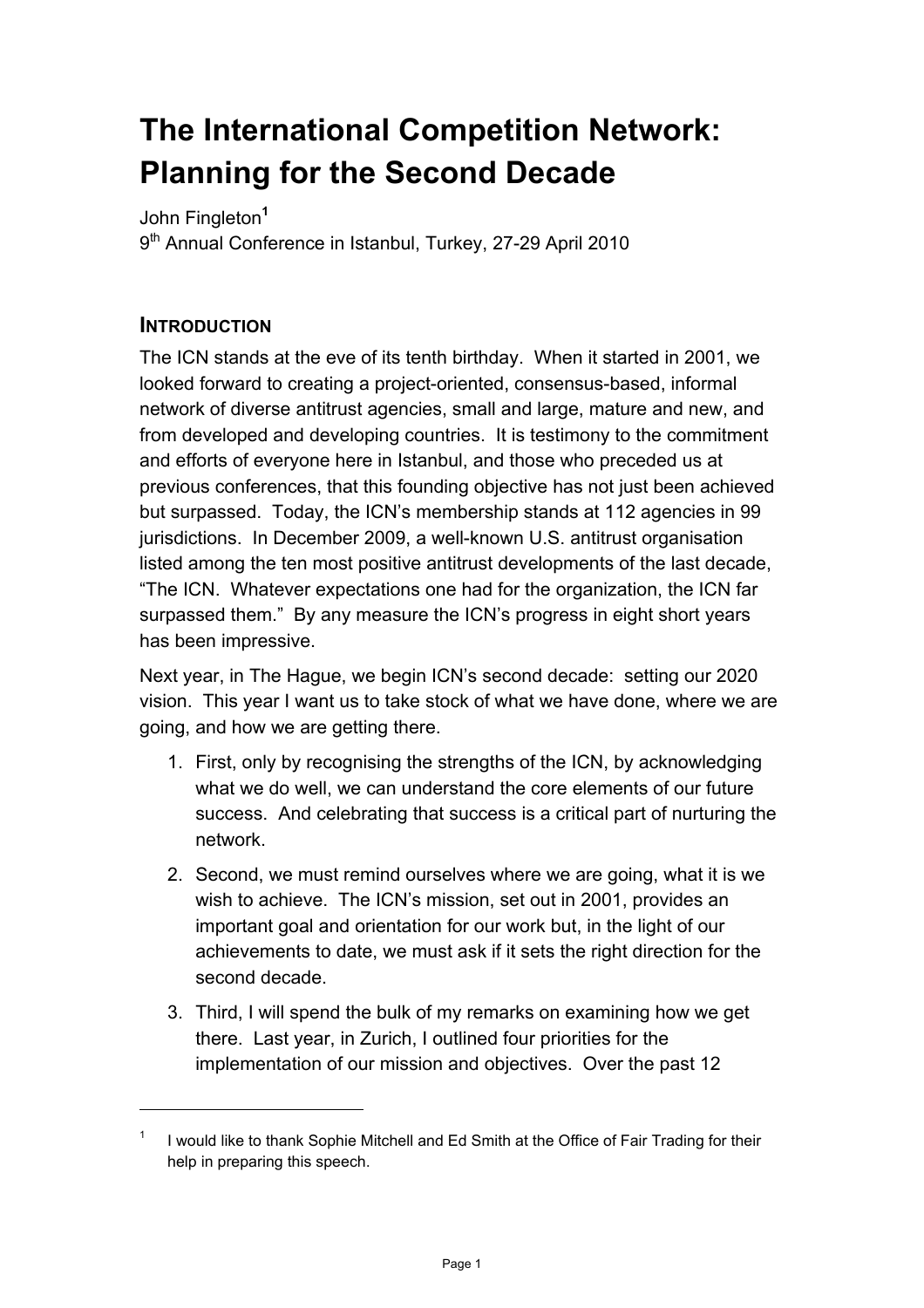months, these priorities have informed the approach the working groups have taken in order to develop the new strategic plans that underlie the annual work plan, about which you heard this morning.

In the breakout sessions, I want to invite your feedback on how we measure the ICN's success, on our mission and objectives, on the modes of governance and engagement in the ICN, and on the priorities for the ICN's future work.

Istanbul, on the boundary between Europe and Asia, provides a fantastic setting for this conference and I would like to give my wholehearted thanks to our hosts, and all those in the ICN, who have made this event possible. I also pay tribute to all those who have given so much of their time and resources over the past year to deliver the plans of our working groups.

## **WHAT HAVE WE DONE SO FAR? THE KEY ACHIEVEMENTS OF THE ICN**

We talk about our success, but do we measure it, understand it fully, celebrate it appropriately? Apart from this, do we understand fully the causes of that success, so that we can build an even stronger platform for the future?

In looking forward to the work we need to do and improvements we need to make, we may risk being focused on the negative, on the gaps and differences, and not spend sufficient time on recognising the tremendous achievements of the past eight years. Positive appreciation is important for the morale of ICN and provides a critical stimulus to our positive engagement in future work.

As noted in this year's Statement of Achievements:

"The ICN's output, as well as the degree of membership engagement, has been impressive. Its informal working methods and aspirational, forward-looking approach to consensus building based upon open, multilateral dialogue have proved effective at creating work product as well as influencing outcomes. Mature and younger competition authorities have benefited in various ways from the ICN's work, and in a number of cases ICN recommendations have led to legislative change in jurisdictions of member agencies."

Through collaboration and cooperation, ICN members and non-governmental advisers (NGAs) have produced a wealth of work products in areas such as mergers, cartels, competition advocacy and, more recently, unilateral conduct and agency effectiveness. Highlights are summarised in the Statement of Achievements. They include recommended practices in areas such as merger notification and procedures, which have been cited by nearly two-thirds of ICN members as having played a role in initiating or shaping their merger reforms; practical guidance, such as the celebrated Manual on Anti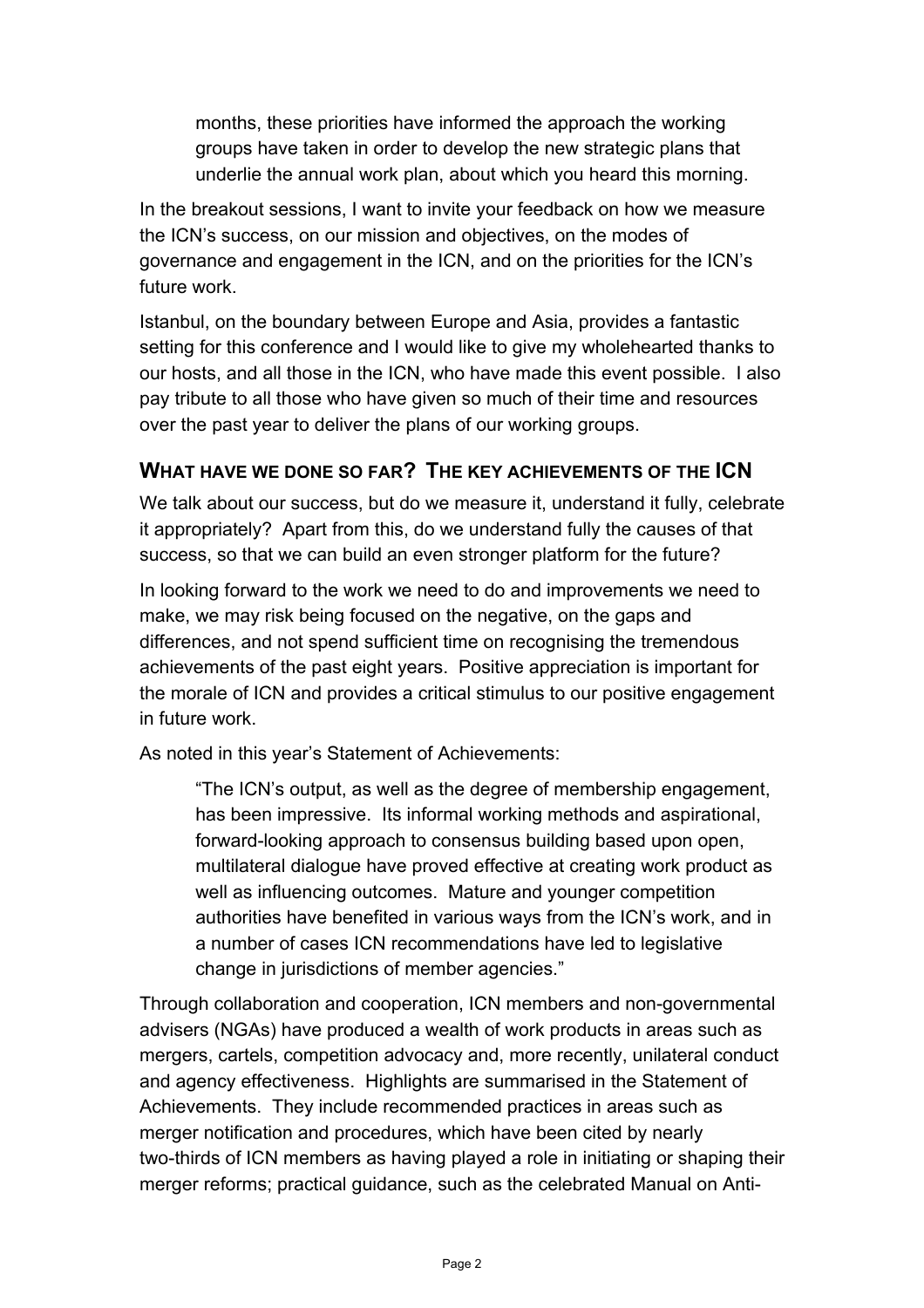Cartel Enforcement Techniques; and workshops and teleseminars which allow members and NGAs to share and learn from their respective experience.

The benefits of our work should, however, be measured also in terms of outcomes rather than just outputs. By outcomes, I mean that we should measure how the work we do in ICN contributes positively to global competition, to the welfare and prosperity of our consumers, and to the performance, openness and growth of our economies.

Many of the important contributions of the ICN to outcomes in markets will be long term or difficult to measure, and we should not hitch ourselves to any unrealistic empiricism as justification for the work we do. Nevertheless, where we can, the demonstration of improved outcomes is enormously positive. Often the best outcomes will be measurable reductions in duplicative burdens, better agency cooperation, or clearer standards. In many cases, the best outcomes may comprise simple stories.

This was brought home to me last September when I met Graeme Samuel of the Australian Competition and Consumer Commission. He had just learned that cartel officials from the ACCC and OFT had been in touch with one another to share technical know-how in relation to a type of horizontal behaviour in the context of ongoing investigations being conducted by both authorities. This contact happened naturally as a result of officials having met at an ICN cartel workshop, and neither of us was aware of it.

A useful taxonomy against which to think about success in terms of outcomes, rather than outputs, is to measure the ICN's success against the four objectives I suggested last year, namely helping ICN members to:

- address private anti-competitive behaviour;
- address disproportionate public restrictions on competition;
- reduce the instance of different or inconsistent substantive standards and policies that give rise to a risk of 'chilling' conduct that could be procompetitive and ultimately beneficial to consumers; and
- remove duplicative and inconsistent procedures across national competition regimes that create additional burdens for business which are ultimately passed on to consumers.

#### Addressing private anti-competitive behaviour

In relation to the coordination of action against private anti-competitive behaviour, the ICN's broad membership and its promotion of effective and practical working relationships between members is particularly beneficial. The ICN has laid important foundations to support informal agency cooperation by forming trusted relationships between individuals in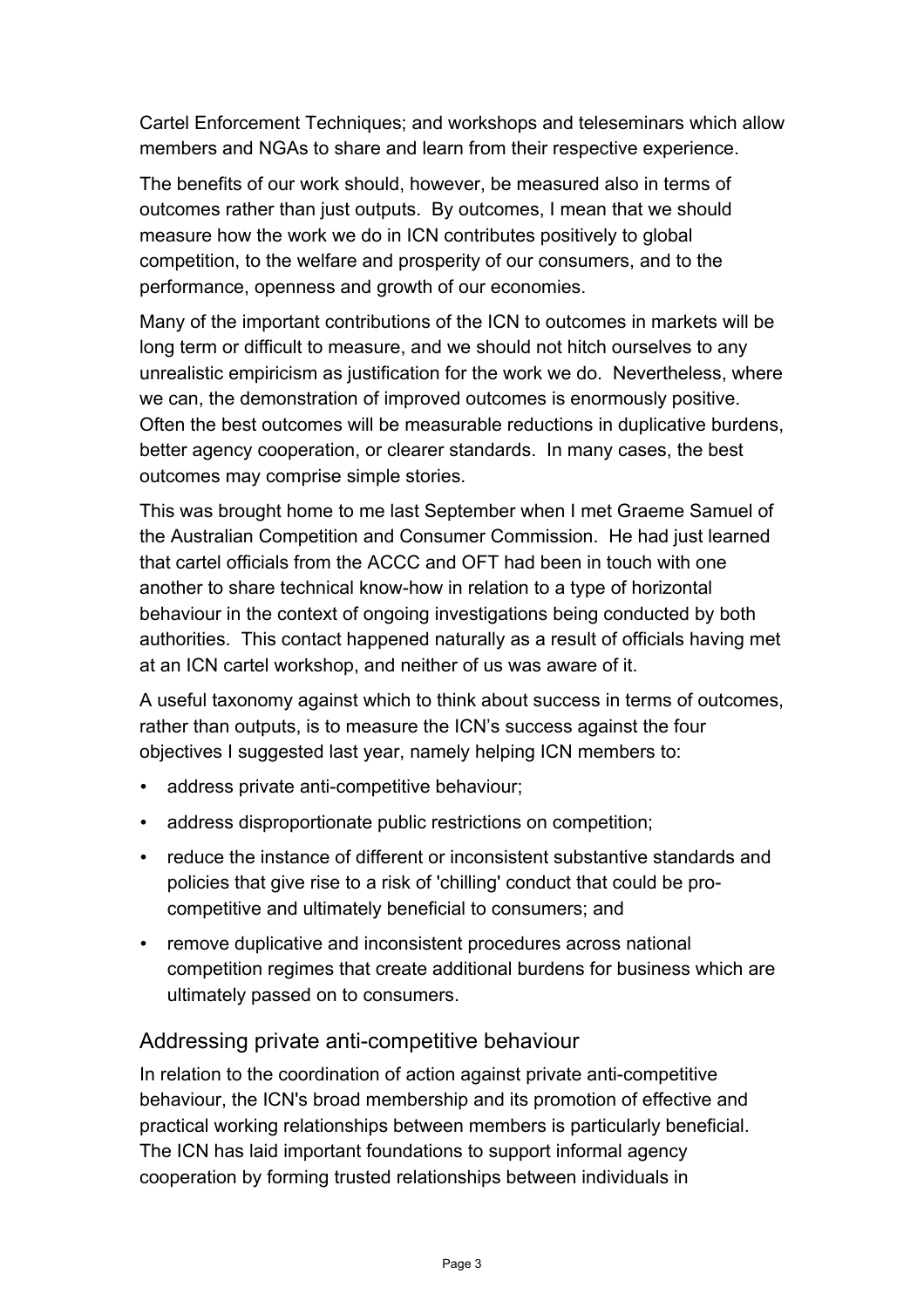competition agencies, particularly as a result of meeting at ICN events such as this annual conference and workshops. For cartels, mergers, and unilateral conduct, ICN workshops enable agency officials and others from across the globe to meet face to face and share their experiences and develop shared understanding and improved techniques.

Our collective ability to fight cartels, for example, has also been strengthened by the ICN's materials on leniency, which have been cited by a number of competition authorities as instrumental in developing or revising their leniency programmes. Equally good examples exist across our other work areas.

## Addressing public restrictions on competition

The ICN has helped members to address public restrictions on competition through its work on advocacy. Advocacy reinforces the value of competition by educating citizens and policy makers and is especially useful in difficult economic times, when governments can come under pressure to relax or set aside competition policy in favour of other policy objectives, and for newer competition agencies.

To this end, in response to the recent economic downturn, ICN members worked together last year to develop some key messages on the role of competition policy in difficult economic times, for competition agencies to use in their domestic advocacy efforts. These noted the benefits of competition policy for the productivity (and therefore the growth prospects) of an economy, regardless of the position of that economy in the business cycle, and the fact that competition policy also enhances consumer welfare. Secondly, they noted that there are many reasons for policymakers to be wary of calls to relax competition policy in recession or during economic crisis. Relaxing, suspending, or eliminating competition policy can inadvertently harm consumers and producers by slowing, rather than promoting economic recovery: an effect that many economists attribute to the introduction of the U.S. National Industrial Recovery Act of 1933 following the Great Depression. Similar lessons follow from the experience of Japan in the 1990s. And thirdly, competition policy can usefully inform broader policy objectives. As governments design economic recovery measures, competition agencies can offer useful advice and insight on likely effects in the market and help ensure that the full benefits of competition are properly understood and taken into account in policy-making.

# Reducing the instances of different or inconsistent substantive standards

The ICN has proven successful in developing international best practices in relation to substantive standards, as we have seen in the areas of mergers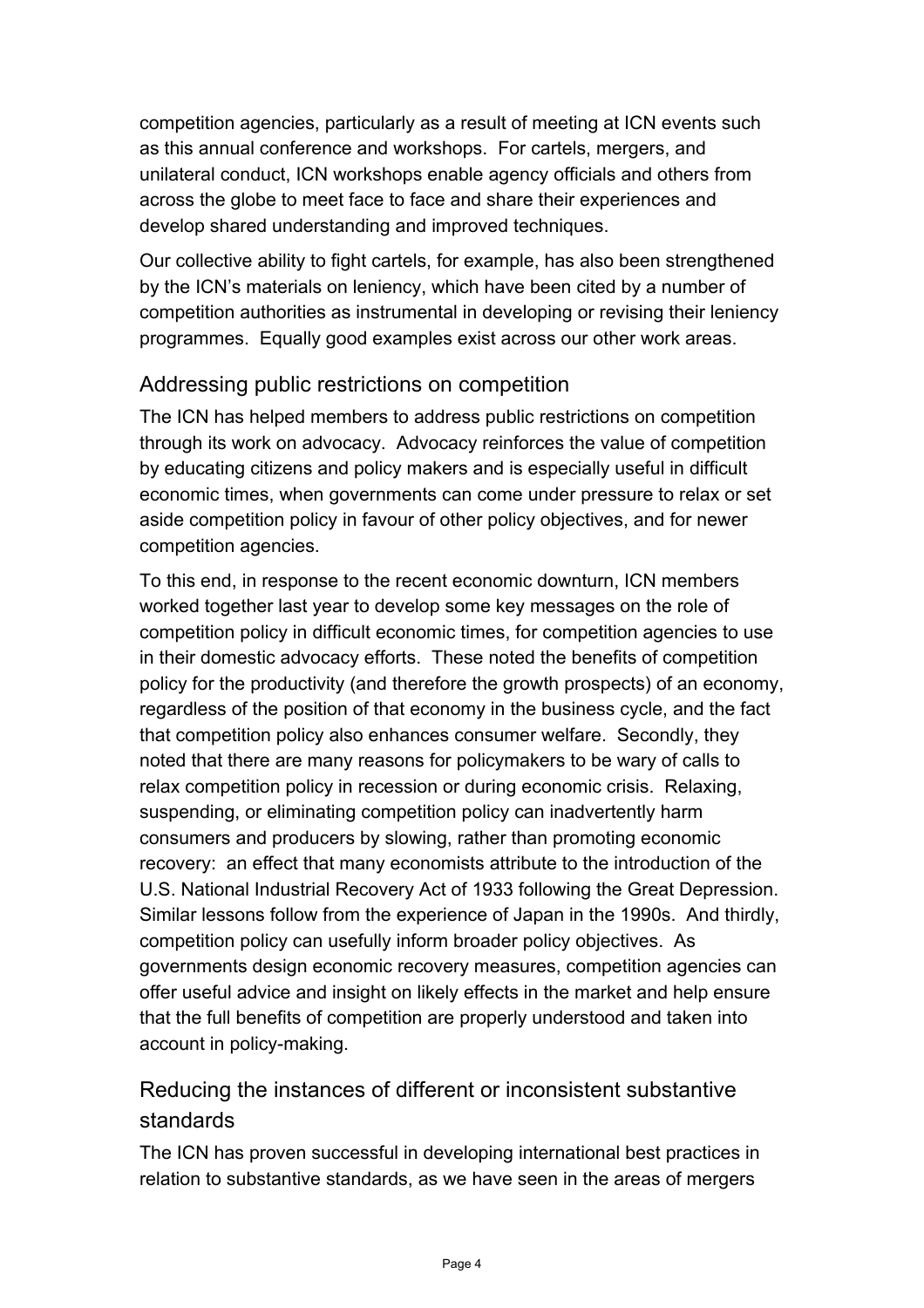and cartels, discussed above. Similarly, the ICN provides a forum to discuss differences, a 'marketplace for ideas'. The ICN has also provided part of the underlying infrastructure for many bilateral and regional improvements, as discussed below.

In my speech at last year's annual conference in Zurich and accompanying paper<sup>2</sup> I noted that the ICN should aim for convergence where it can be achieved, and 'informed divergence' – acknowledging the need for, and reasoning behind, potential differences in standards between jurisdictions – where appropriate. Often the divergence debate can lead to further convergence over time. There will inevitably be some areas where convergence is not possible, for example due to different domestic economic histories, development and priorities, all of which have an impact on the competition regime of a given country: but even here, identifying the nature and sources of divergence between different jurisdictions and understanding and respecting the divergent underlying rationale can offer agencies, business and consumers greater clarity and transparency.

ICN experience sharing teleseminars are an ideal forum in which to further our understanding of areas of international divergence. The Unilateral Conduct Working Group recently conducted a teleseminar on the topic of excessive pricing, with a discussion between agency speakers with different points of view along with a private sector perspective followed by questions from the audience. The group received positive feedback indicating that the programme enhanced people's understanding of the different approaches.

Many sources of divergence may be outside the scope of the agency. For example, agencies may be closer in their approaches than their respective courts, or government policy may set wider policy objectives (e.g., industrial policy). Here, as in other areas, developing an informed understanding of the underlying differences is important in building communication and trust, even where those differences cannot easily be resolved.

## Reducing the burden of duplicative and inconsistent procedures

With a view to reducing the burden of duplicative and inconsistent procedures, the ICN has had some remarkable success in reducing the costs and burdens of multijurisdictional merger review, by creating and promoting the Recommended Practices for Merger Notification Procedures. For instance, a number of agencies have cited the ICN Recommended Practices as being

l

<sup>&</sup>lt;sup>2</sup> J. Fingleton, 'Competition agencies and global markets: the challenges ahead', June 2009, available at: www.oft.gov.uk/shared\_oft/speeches/2009/spe0909paper.pdf.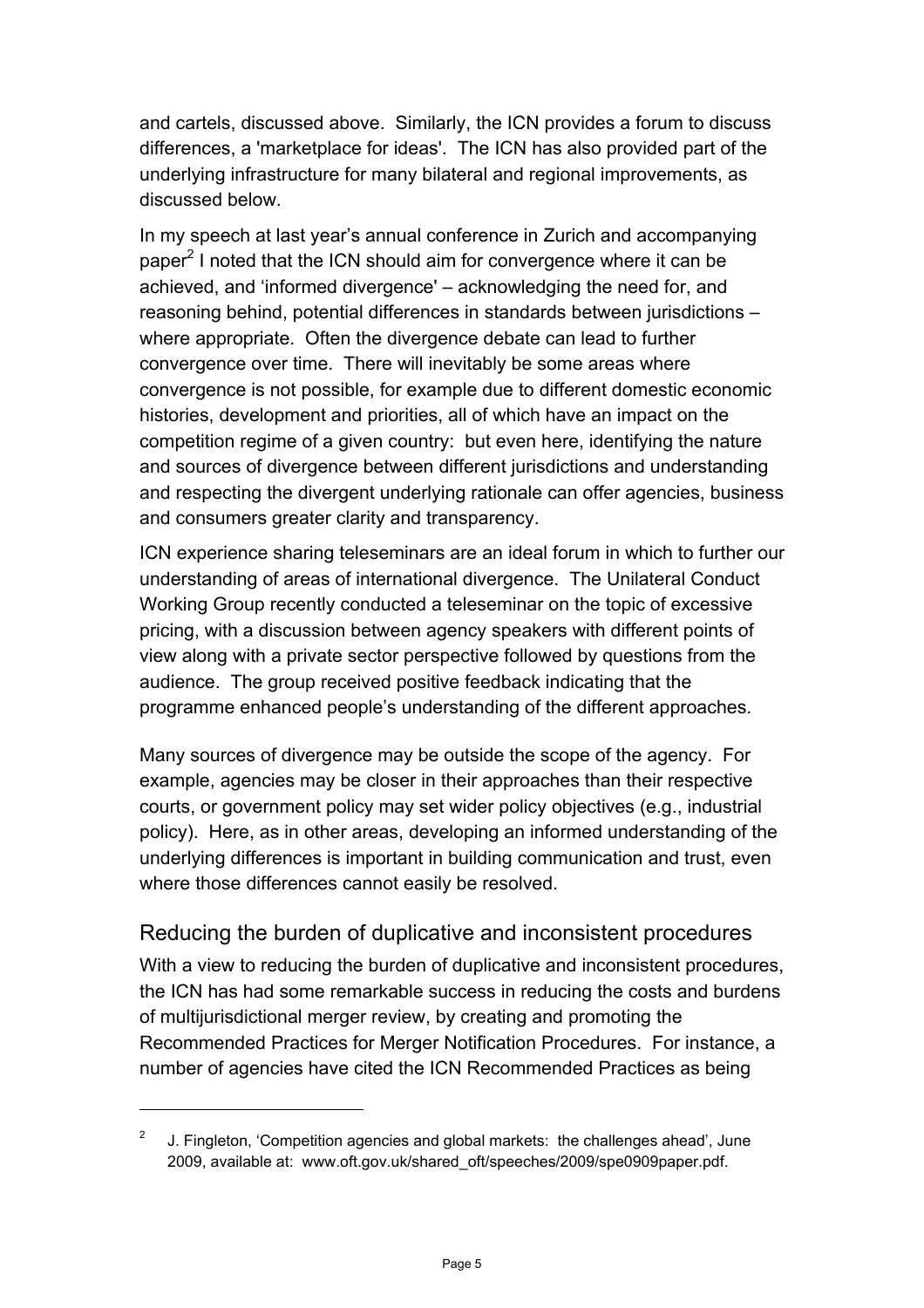influential in changes they have made to their domestic merger notification thresholds such that only mergers having an impact in the jurisdiction in question are reviewable, consistent with the ICN Recommended Practice on Nexus to the Reviewing Jurisdiction.

# The intangible benefits of the network: trust, openness and mutual understanding

Above all, by providing a forum for officials from competition agencies around the world to work closely together and share ideas and practice, the ICN can enhance trust and communication between competition agencies in different countries, creating a platform for mutual influence and support. Through the ICN we can all benefit from subtle and explicit sharing and learning, implicit cooperation and alignment that we may not always notice.

In many ways, ICN provides a type of backbone or infrastructure on which so many other bilateral and multilateral initiatives rest. The conversations at this conference, at our dinners and other social events, have led and will continue to lead to new friendships, understandings and trust on which better communication and many new initiatives will be built. In this sense, ICN is like the fibre than makes the internet work. Because so many of these benefits are intangible, and some are very long-term, not ascribable to any one meeting or event, it is important that we describe and value them so as to ensure that we nurture the network appropriately. Some can best be captured by stories and anecdotes that we realise have more general application.

From late 2008, competition policy in many countries came under threat from governments' responses to the financial crisis and economic downturn. As a result, most of us were engaged in renewed domestic advocacy for strong competition policy. By early 2009, many of us were sharing speeches, experiences and arguments, all of which contributed to more effective advocacy.

Long before we came together formally within the network to produce the shared platform for advocacy that I described above, we were working together informally. I have little doubt that the network provided a good part of the platform for that important and productive informal communication. As a result, each of us engaged in more effective and more agile domestic competition advocacy, a good result for consumers.

It is this kind of real example of the benefits of participating in the ICN that we should try to capture more regularly in order better to measure and articulate the ICN's successes in terms of outcomes rather than simply outputs: to show how our work in the network cascades down to make for more effective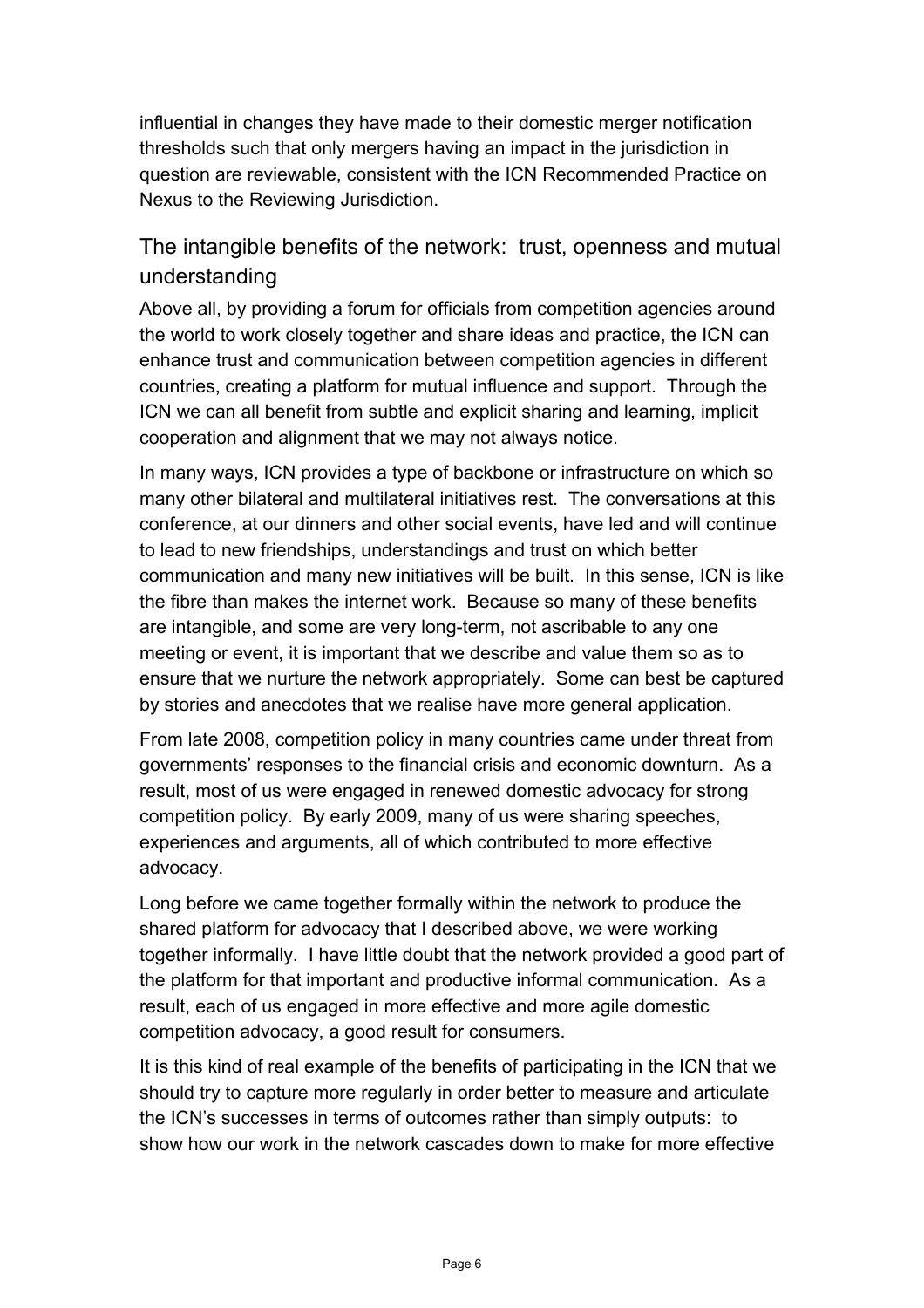domestic outcomes, ensuring that consumers benefit from open, competitive markets at the international level as well as domestically.

In the breakout sessions we would like to invite participants to provide specific examples of instances where the ICN's work has had a material impact on consumers in their country.

## **WHERE ARE WE GOING? THE ICN'S MISSION AND VISION**

The Memorandum on the Establishment and Operation of the International Competition Network $3$  describes the ICN as:

'a project-oriented, consensus-based, informal network of antitrust agencies from developed and developing countries that will address antitrust enforcement and policy issues of common interest and formulate proposals for procedural and substantive convergence through a results-oriented agenda and structure.'

A key element of the ICN's mission, as set out in the Memorandum, is to 'encourage the dissemination of antitrust experience and best practices, promote the advocacy role of antitrust agencies and seek to facilitate international cooperation'.

Last year, in an attempt to flesh this out, I suggested we might think of ICN's work as achieving the four objectives described above, namely to:

• address private anti-competitive behaviour;

l

- address disproportionate public restrictions on competition;
- reduce the instance of different or inconsistent substantive standards; and
- remove duplicative and inconsistent procedures across national competition regimes.

Is this the right mission for the ICN to pursue in its second decade? If you were tasked with writing the ICN's mission statement today, would you change the mission above; would you add anything else? Do these objectives correctly capture what we are trying to achieve, and do they enable us fully to measure and capture our success? We look forward to hearing your ideas in the breakout sessions.

<sup>&</sup>lt;sup>3</sup> Available at: www.internationalcompetitionnetwork.org/uploads/library/doc579.pdf.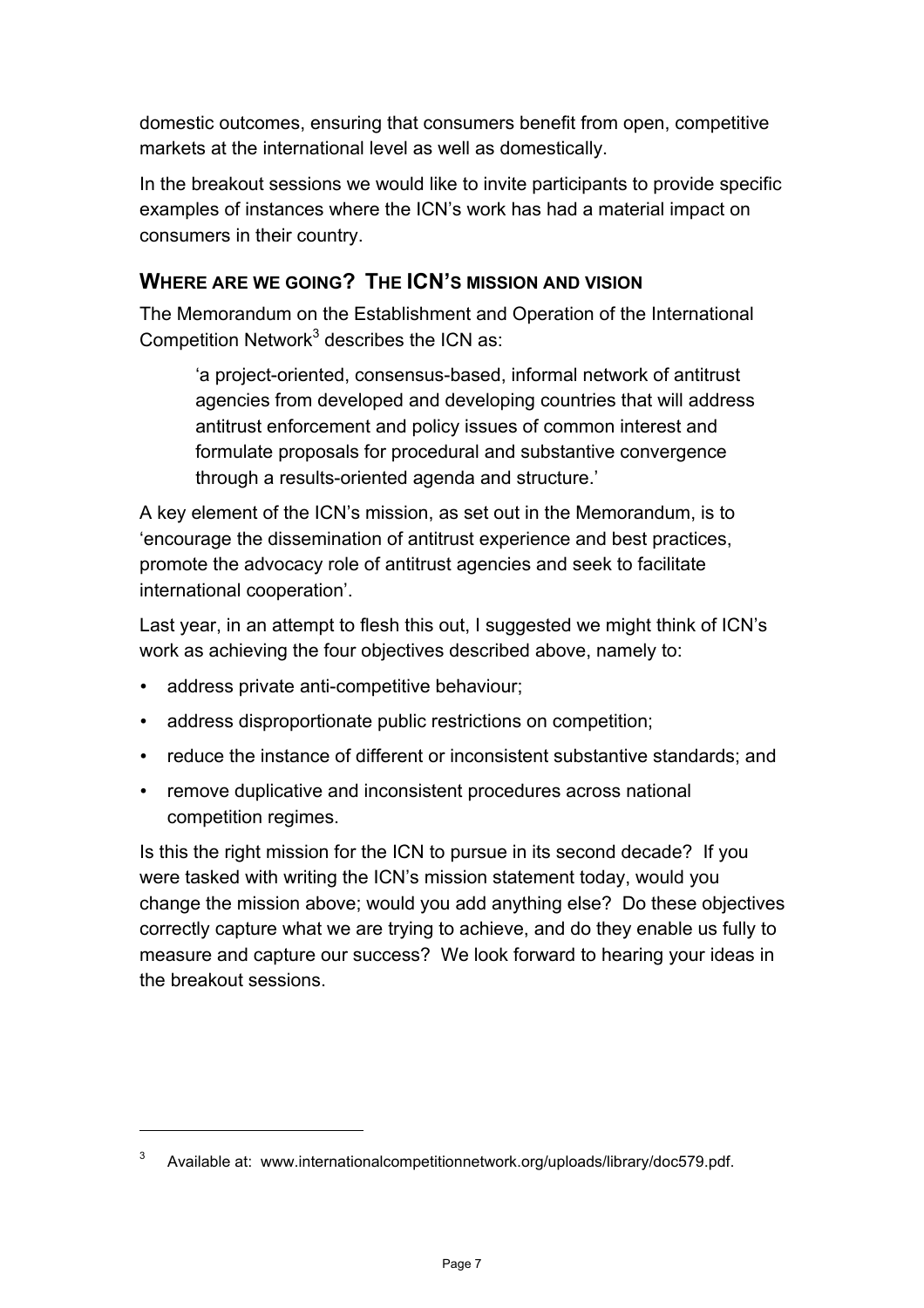# **HOW ARE WE GOING TO GET THERE? THE ICN'S STRENGTHS AND OBJECTIVES**

Last year, I outlined what I saw as the four main priorities for implementing the ICN's mission and achieving its objectives:

- Continuity: this is about understanding clearly the causes of our success and retaining and nurturing them.
- Governance and inclusiveness: the ICN must continue to develop its model of governance to ensure that its work addresses the needs of competition agencies and serves the interests of consumers in each member jurisdiction.
- Agency effectiveness: a key input to improved competition policy implementation and coordination across both established and new agencies.
- Longer-term vision: the ICN should build on its success and address future challenges through the development of an innovative and focused long-term vision.

## **Continuity**

By recognising the strengths of the ICN, by acknowledging what we do well, we can understand and nurture the core elements of our future success.

First, the fact that the ICN is dedicated exclusively to competition policy and has a membership that represents competition agencies rather than governments gives the ICN considerable flexibility in determining both its current work and its future direction.

Second, as a virtual, project oriented organisation the ICN has proven to be a cost-effective way of providing better outcomes through cooperation and shared understanding.

Third, the ICN benefits from the input of a broad community of stakeholders, including a very broad membership of agencies and the participation of NGAs, which brings solidity to its work and promotes the interplay of public and private sector expertise and experience in the development of the ICN's projects.

The effectiveness of the ICN is measured, in large part, by members' use of and reliance on its work product to achieve interoperability to support cooperation, capacity building to enable learning, and convergence around common standards. The ICN Steering Group has therefore dedicated a significant amount of time this year to discussing how we can better capture and promote the implementation and dissemination of our work product. In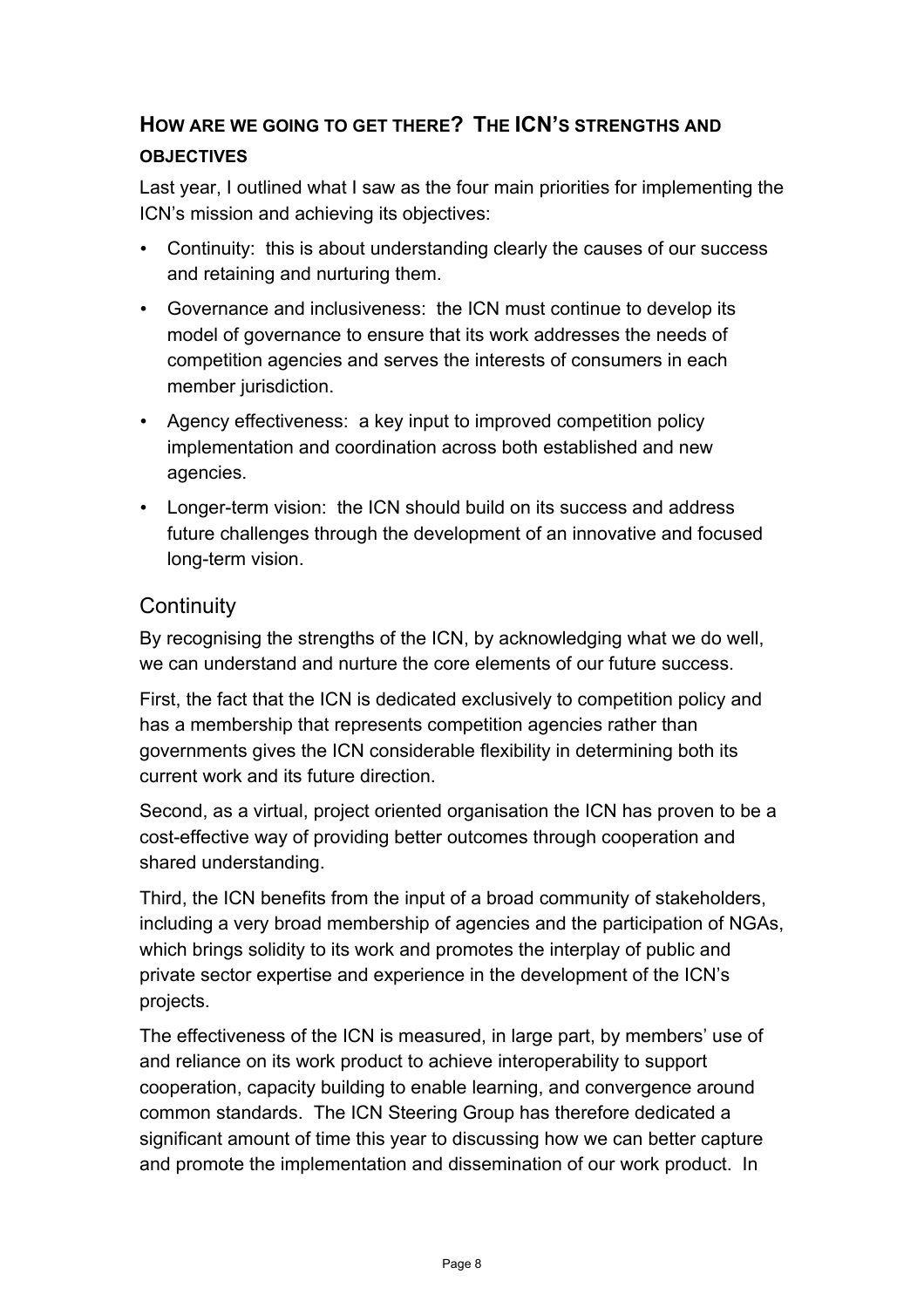order for this to happen, it is important to ensure that the work of the network continues to be of a high quality.

#### *Implementation and dissemination of ICN work product*

A key element of ensuring continuity is that we ensure that we fully explore the benefits of the work we have already done before we set off on doing more work. Otherwise, we risk creating a huge volume of work products which get lost or forgotten, resulting in a waste of the resources that we put into creating them. Going beyond the mere creation of work product, and carrying it through to assessing how it is used, helps us to measure our success. It also provides us with valuable insights which help us to create more useful work products in future.

There is therefore general consensus that implementation and use of the ICN's existing work product should be better incorporated into the ICN's work as a central theme.

This can be achieved by:

- prioritising better and focusing on the things that make the biggest impact;
- building institutional memory, to better capture learning and the cumulative effects of the ICN's efforts to inform the future;
- having a clearer focus on converting the ICN's outputs into tangible outcomes for consumers within members' home countries; and
- refining and articulating more clearly the benefits of the ICN's work in order to demonstrate the benefits of the ICN for domestic consumers in members' jurisdictions, both directly and indirectly.

When Steering Group members discussed this issue earlier this year, they supported the idea of doing further work to identify barriers to implementation and dealing with these in a systematic way, while stressing that any implementation review must not cut across the voluntary, non-binding nature of the ICN's activity. How can we take this forward in practice?

- First, working groups have incorporated dissemination, implementation and use of work product into their long-term strategic plans.
- Second, we can look at members' conformity with a particular ICN work product, or members' use of a particular ICN work product, in order better to assess barriers to implementation across all ICN work products. At least four categories of barriers exist:
	- Accessibility: work product is not user friendly (e.g., language, complexity).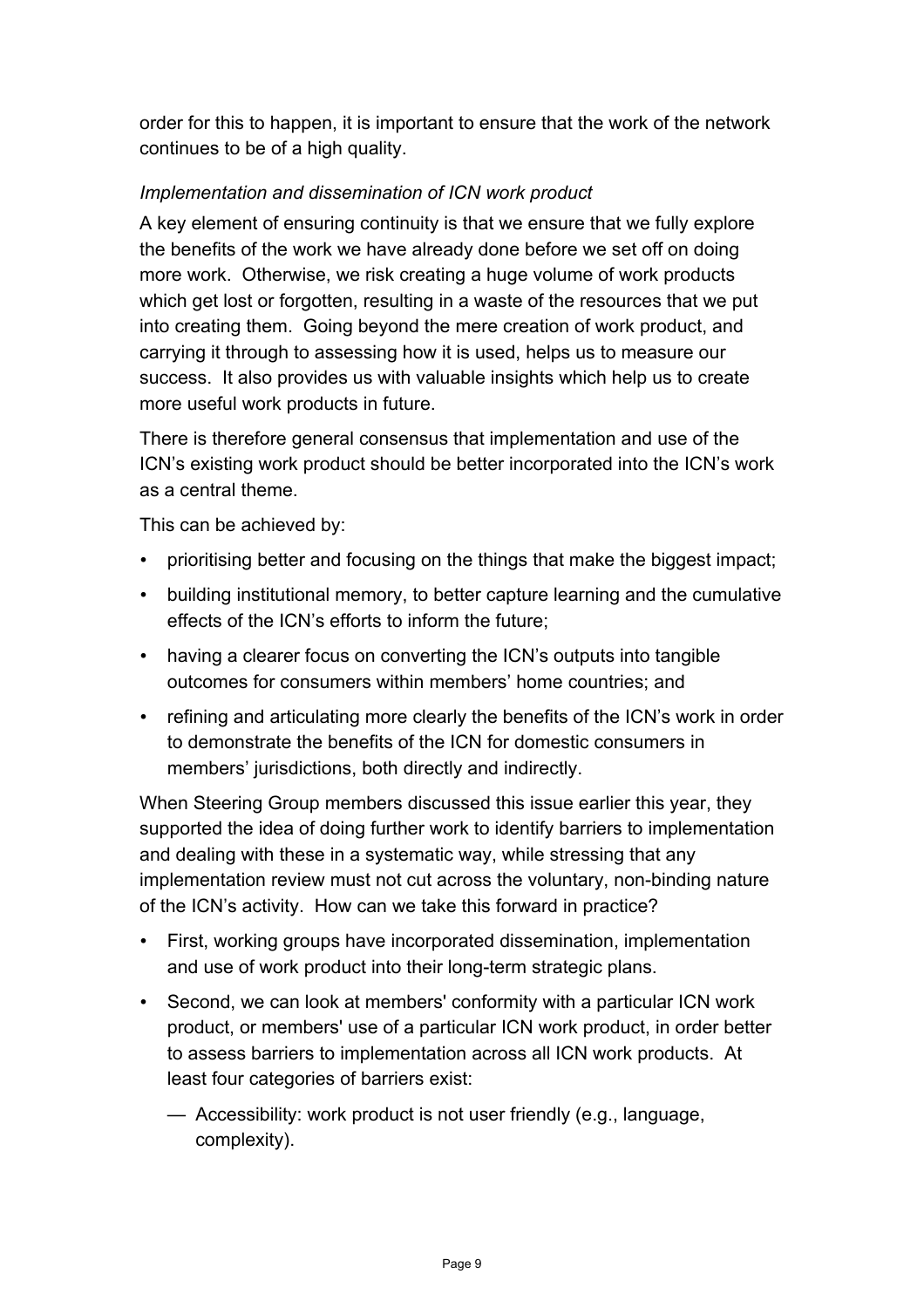- Relevance: projects are not driven by the demands of the wider membership.
- Legislation: amendments are required for conformity.
- Prioritisation: implementation requires expensive long-term investments.
- Third, the working groups will incorporate a focus on implementation in future workshops.

The work of the Vice Chairs, discussed earlier today, is also designed to assist with implementation of ICN work product, in particular:

- The Advocacy and Implementation Network Support Program, whose purpose is to assist ICN member agencies in implementing and using ICN work product.
- The proposed ICN University project, led by the Vice Chair for Outreach.
- The work being done by the Vice Chair for International Coordination in identifying a set of key ICN work products for use in technical assistance and translating those materials into Spanish and French, in the first instance, so as to make them accessible to a broader constituency of the global competition community.

#### *Quality control*

It is essential to the credibility of the ICN's work product, which translates into the value we provide to our members and the competition community, that the work produced throughout the ICN continues to be of high quality. Steering Group members and working group chairs have been discussing how to maintain this quality throughout working groups' outputs and activities through effective project planning to ensure that projects are aligned with the strategic objectives of the working group, and of the ICN as a whole, and that the process allows for the participation and input of a broad constituency of member agencies and NGAs.

## Governance and inclusiveness

Recognising that the ICN's broad membership and participation of NGAs are among its core strengths, it is imperative that the network should operate in an inclusive manner. We also need to ensure that the ICN's governance structure enables us to make the best use of the resources that we put into the network.

Inclusiveness and diversity are a key element of the quality control initiative described above. Steering Group members have also been working on broadening NGA participation in the ICN, described further below. And with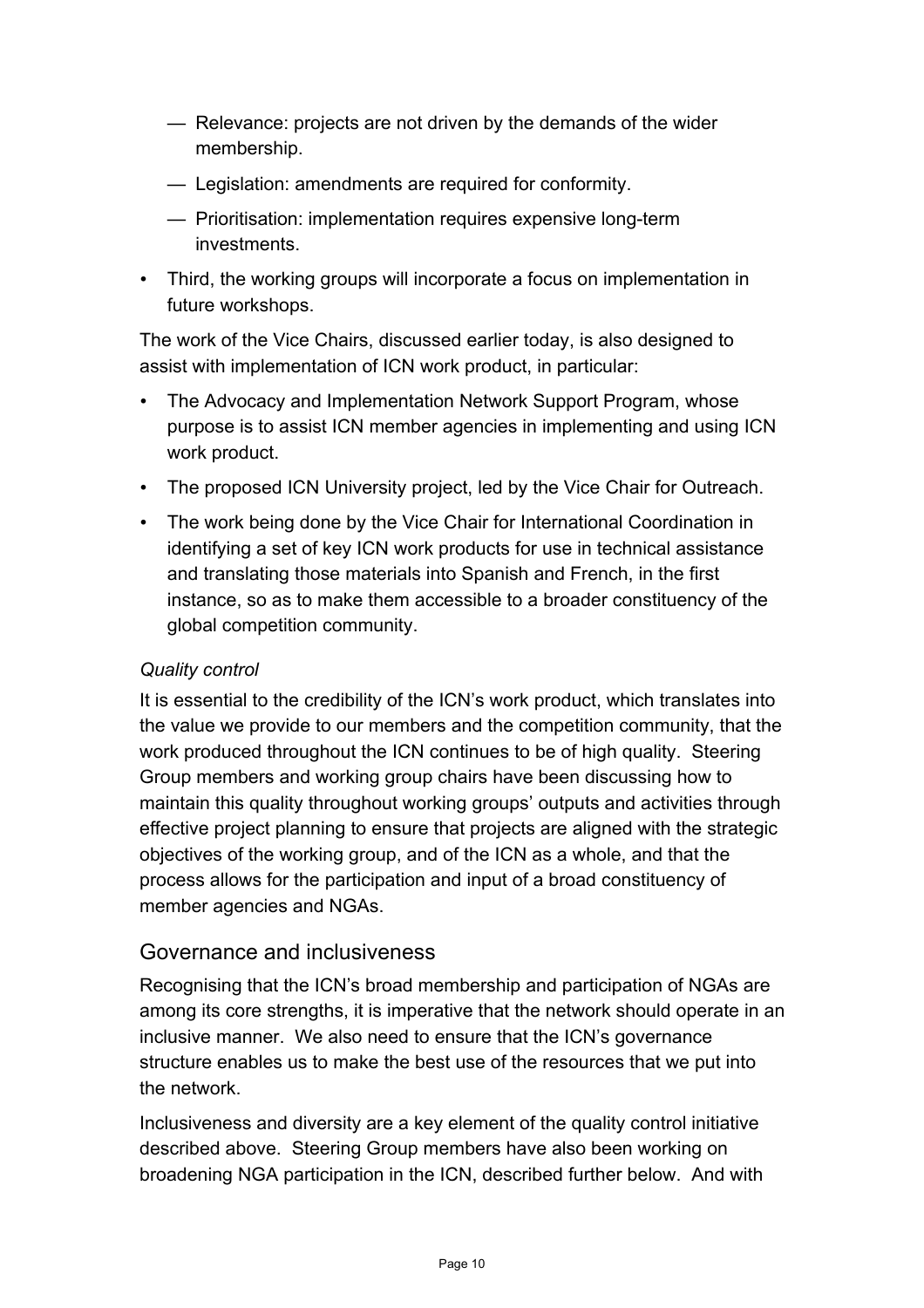this conference we will start a review of the current governance structure to ensure that it allows us to make the most of the network's strengths in future.

#### *NGA engagement*

NGAs are a critical part of our success, and broadening NGA participation in the future will be critical to the ICN's continuation. Past studies and focus groups carried out in the ICN have consistently suggested a clear consensus in the ICN community that we need to engage NGAs from diverse backgrounds and geographic distribution to participate more actively in the ICN, in order for the network to benefit from a wide spectrum of views and interests.

To that end, Bruno Lasserre, in his role as NGA Liaison, and Bill Kovacic, in his role as Vice Chair for Outreach, have been looking at ways of better engaging NGAs in the ICN, with a new NGA-dedicated page on the ICN website; a new quarterly update to inform the ICN community, including NGAs, of recent developments and activities in the ICN; and better information for both NGAs and agencies on the how NGAs can get involved.

## Agency effectiveness

Improving the effectiveness of our agencies – through better strategic planning, better stakeholder engagement and bringing the best out of our people – gives rise to tangible benefits to competition and consumers in our home jurisdictions. To that end, we now have a dedicated working group to take forward the ICN's work on agency effectiveness, with a new Agency Effectiveness Handbook in production and a second ICN agency effectiveness workshop for agency heads due to take place this Summer. These workshops allow agency heads to discuss key issues in the development of their organisations in an informal and collegiate setting.

## Longer-term vision

The work on developing a more innovative and focused vision for the ICN has begun this year with the working groups, as the core of the network. This morning the working groups presented their strategic plans, which reflect the key objectives of the ICN. Those strategic plans have in turn informed the work plans of the working groups for next year, which we will hear about on the final day of this conference.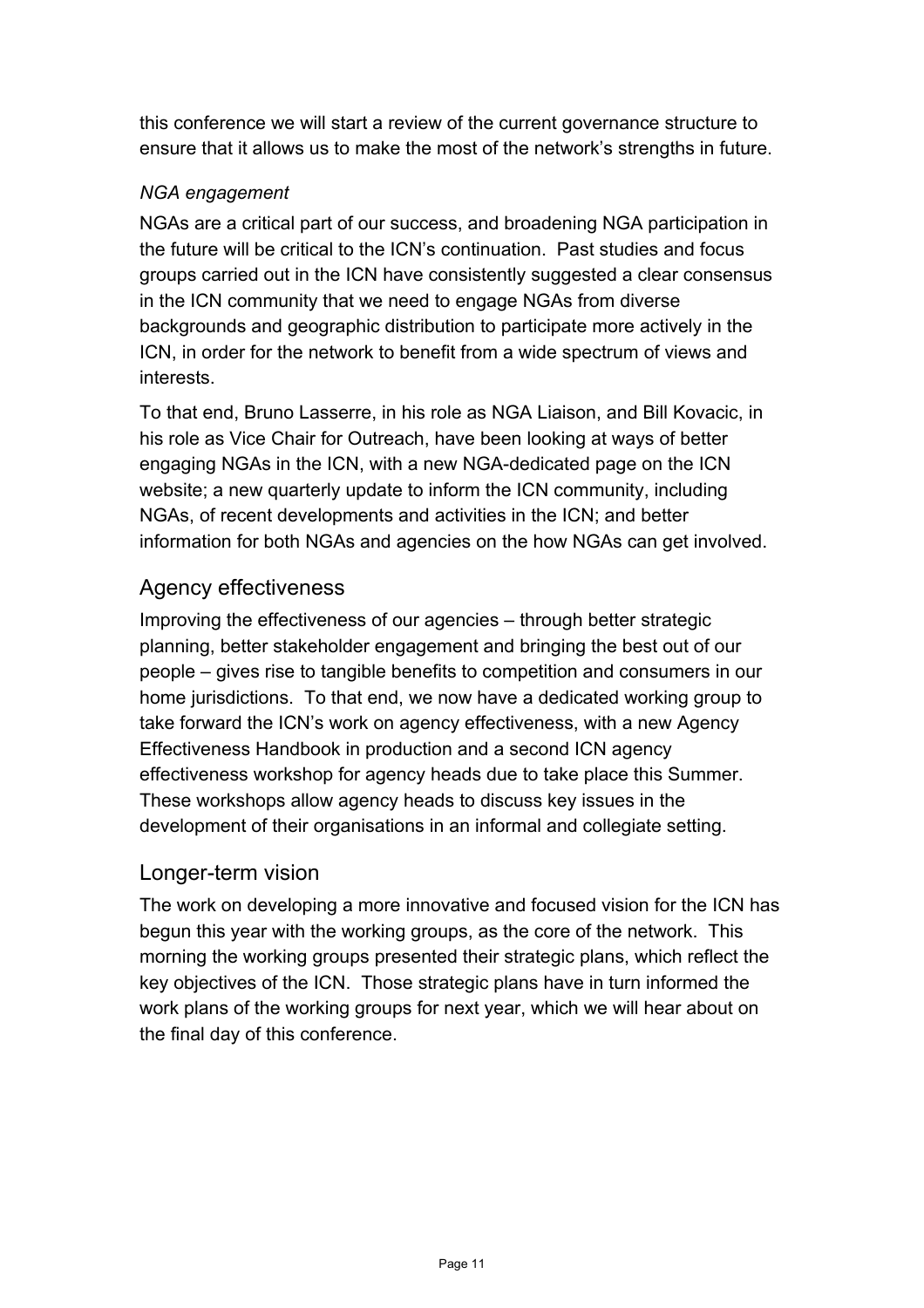It may be easiest to describe how all these fit together with a diagram:



Our task over the next year, beginning with this conference, is to work back up from the strategic plans of the working groups to develop an overarching mission and strategic vision for the ICN as a whole. Today we would like to hear your ideas.

## **PLANNING AHEAD**

The ultimate question for today's breakout sessions is: what do we want the ICN to have achieved ten years after the Hague annual conference?

This morning's presentations are a key input to this session. You have seen the strategic plans of the working groups, heard about work of the vice chairs, and about the work of ICN with other organisations.

We are approaching the question of what we want to achieve over the next decade in a structured way:

- Does ICN have the right mission?
- Are our objectives capable of describing what we wish to achieve and how we would measure success?
- Is it useful to have strategic plans for the working groups to make the link between the longer-term vision and the annual work plans?

In this context, we will be discussing fundamental questions such as: is the ICN addressing the right topics and is it striking the right balance between convergence and divergence? Does the ICN provide value for money; is the input/output ratio correct? Is the current structure of the network fit for purpose? And what do you see as the ICN's 2020 vision?